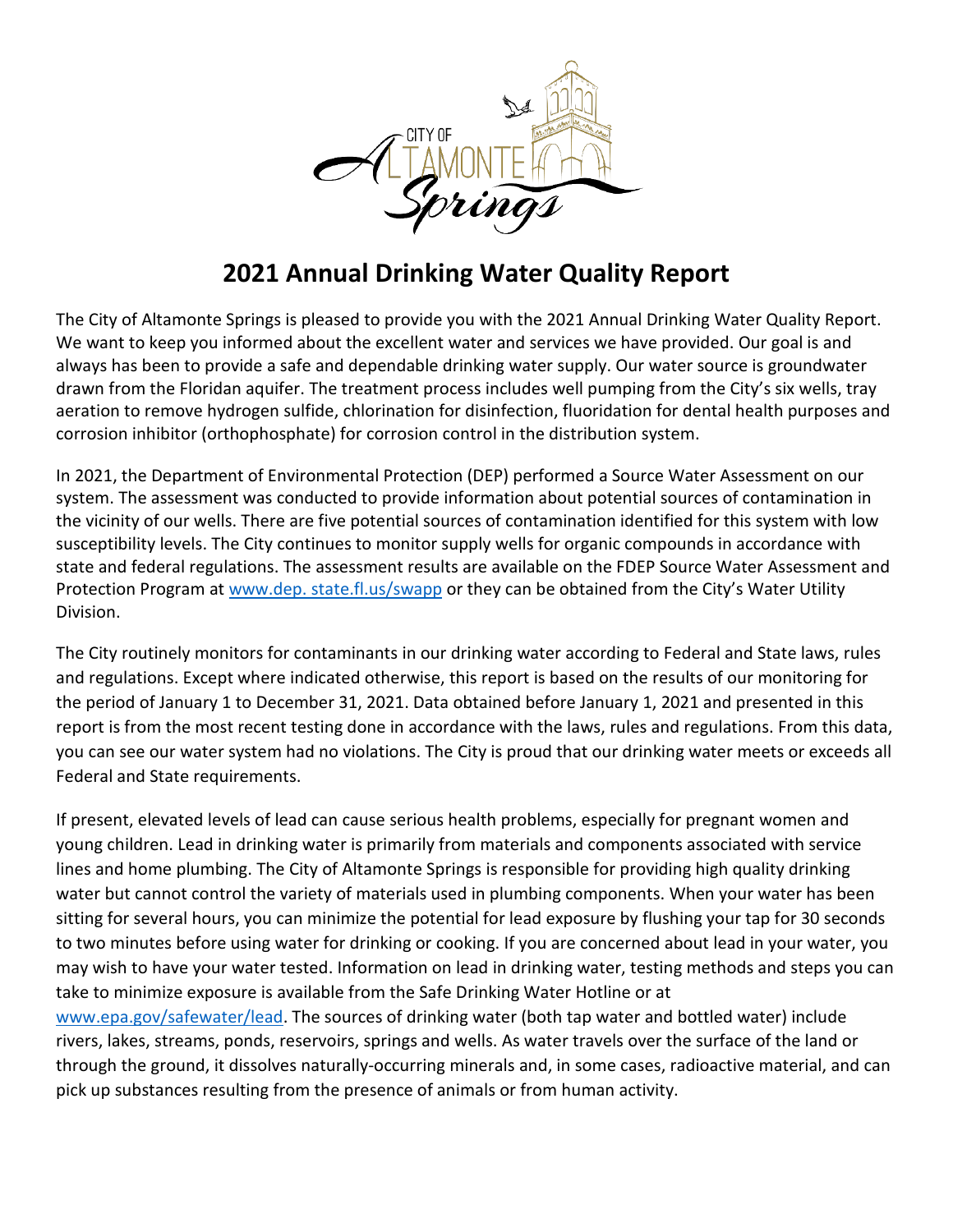Contaminants that may be present in source water include:

- A. Microbial contaminants, such as viruses and bacteria, which may come from sewage treatment plants, septic systems, agricultural livestock operations and wildlife;
- B. Inorganic contaminants, such as salts and metals, which can be naturally occurring or result from urban stormwater runoff, industrial or domestic wastewater discharges, oil and gas production, mining or farming;
- C. Pesticides and herbicides, which may come from a variety of sources such as agriculture, urban stormwater runoff and residential uses;
- D. Organic chemical contaminants, including synthetic and volatile organic chemicals, which are byproducts of industrial processes and petroleum production, and can also come from gas stations, urban stormwater runoff and septic systems;
- E. Radioactive contaminants, which can be naturally occurring or be the result of oil and gas production and mining activities.

In order to ensure that tap water is safe to drink, EPA prescribes regulations which limit the amount of certain contaminants in water provided by public water systems. Food and Drug Administration (FDA) regulations establish limits for contaminants in bottled water, which must provide the same protection for public health.

Drinking water, including bottled water, may reasonably be expected to contain at least small amounts of some contaminants. The presence of contaminants does not necessarily indicate that the water poses a health risk. More information about contaminants and potential health effects can be obtained by calling the EPA's Safe Drinking Water Hotline at (800) 426-4791.

Maximum Contaminant Levels (MCLs) are set at very stringent levels. To understand the possible health effects described for many regulated constituents, a person would have to drink two liters of water every day at the MCL for a lifetime to have a one-in-a-million chance of having the described health effect.

Some people may be more vulnerable to contaminants in drinking water than the general population. Immuno-compromised persons such as persons with cancer undergoing chemotherapy, persons who have undergone organ transplants, people with HIV/AIDS or other immune system disorders, some elderly and infants can be particularly at risk from infections. These people should seek advice about drinking water from their health care providers.

The Environmental Protection Agency and Center for Disease Control and Prevention guidelines on appropriate means to lessen the risk of infection by Cryptosporidium and other microbiological contaminants are available from the Safe Drinking Water Hotline (800) 426-4791.

If you have any questions about this report or your water quality, please contact the division director for Water, Wastewater and Reuse at (407) 571-8686 or visit [www.Altamonte.org.](http://www.altamonte.org/)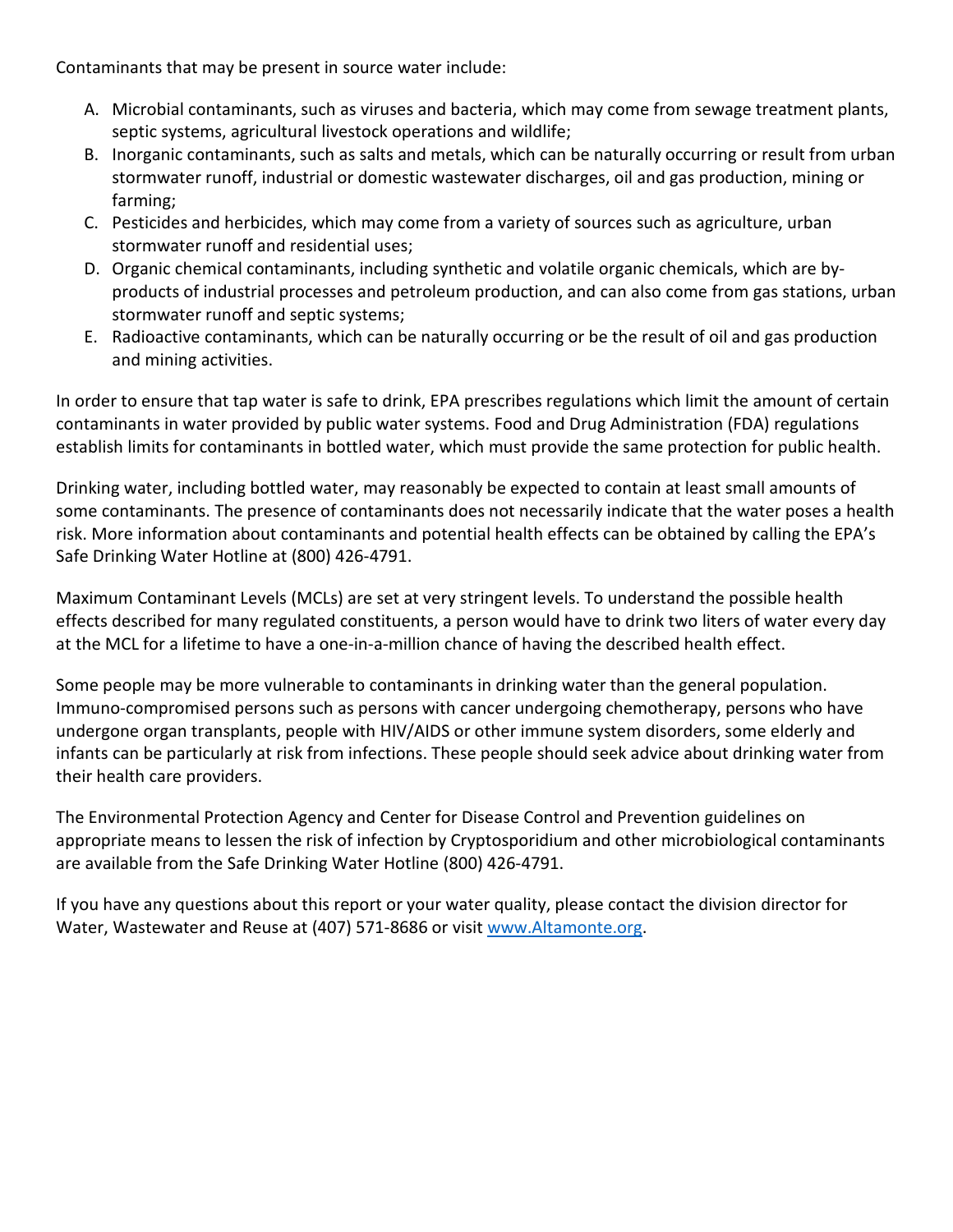# **Water Quality Testing Results**

#### *Inorganic Contaminants*

| <b>Contaminant</b><br>and Unit of<br><b>Measurement</b> | Dates of<br><b>Sampling</b><br>(Month/Year) | <b>MCL Violation</b><br>(Yes/No) | Level<br><b>Detected</b> | Range of<br><b>Results</b> | <b>MCLG</b>    | <b>MCL</b>     | <b>Likely Source of</b><br><b>Contamination</b>                                                                                                                                |
|---------------------------------------------------------|---------------------------------------------|----------------------------------|--------------------------|----------------------------|----------------|----------------|--------------------------------------------------------------------------------------------------------------------------------------------------------------------------------|
| Barium (ppm)                                            | 3/20                                        | No.                              | 0.0082                   | $0.007 - 0.0082$           | $\overline{2}$ | $\overline{2}$ | Discharge of drilling wastes;<br>discharge from metal<br>refineries; erosion of natural<br>deposits                                                                            |
| Fluoride (ppm)                                          | 3/20                                        | No                               | 0.64                     | $0.56 - 0.64$              | 4              | 4.0            | Erosion of natural deposits;<br>discharge from fertilizer and<br>aluminum factories. Water<br>additive which promotes<br>strong teeth when at the<br>optimum level of 0.7 ppm. |
| Nitrate (as N)<br>(ppm)                                 | 5/21                                        | No                               | 0.017                    | $0.007 - 0.017$            | 10             | 10             | Runoff from fertilizer use;<br>leaching from septic tanks,<br>sewage; erosion of natural<br>deposits.                                                                          |
| Sodium (ppm)                                            | 3/20                                        | No.                              | 10.7                     | $7.71 - 10.7$              | N/A            | 160            | Salt water intrusion, leaching<br>from soil                                                                                                                                    |

## *Stage 2 Disinfectant and Disinfection By-Products*

| Contaminant<br>and Unit of<br><b>Measurement</b> | Dates of<br><b>Sampling</b><br>(Month/Year) | <b>MCL Violation</b><br>(Yes/No) | Level<br><b>Detected</b>   | Range of<br><b>Results</b> | <b>MCLG</b> | <b>MCL</b> | <b>Likely Source of</b><br>Contamination     |
|--------------------------------------------------|---------------------------------------------|----------------------------------|----------------------------|----------------------------|-------------|------------|----------------------------------------------|
| Haloacetic Acids<br>$(HAA5)$ (ppb)               | 2021                                        | No                               | 30.39<br>(Highest<br>LRAA) | $8.7 - 42.72$              | N/A         | 60         | By-product of drinking water<br>disinfection |
| Total<br>Trihalomethanes<br>(TTHM) (ppb)         | 2021                                        | No                               | 58.12<br>(Highest<br>LRAA) | $25.3 - 64$                | N/A         | 80         | By-product of drinking water<br>disinfection |

## *Lead and Copper (Tap Water)*

| Contaminant<br>and Unit of<br><b>Measurement</b> | Dates of<br><b>Sampling</b><br>(Month/Year) | <b>AL Violation</b><br>(Yes/No) | 90th<br><b>Percentile</b><br><b>Result</b> | No. of<br><b>Sampling</b><br><b>Sites</b><br><b>Exceeding AL</b> | <b>MCLG</b> | <b>AL</b><br>(Action<br>Level) | <b>Likely Source of</b><br><b>Contamination</b>                                                                 |
|--------------------------------------------------|---------------------------------------------|---------------------------------|--------------------------------------------|------------------------------------------------------------------|-------------|--------------------------------|-----------------------------------------------------------------------------------------------------------------|
| Copper<br>(tap water)<br>(ppm)                   | 7/20                                        | No                              | 0.197                                      | 0                                                                | 1.3         | 1.3                            | Corrosion of household<br>plumbing systems; erosion of<br>natural deposits; leaching from<br>wood preservatives |
| Lead<br>(tap water)<br>(ppb)                     | 7/20                                        | No                              | < 0.2                                      | 0                                                                | 0           | 15                             | Corrosion of household<br>plumbing systems, erosion of<br>natural deposits                                      |